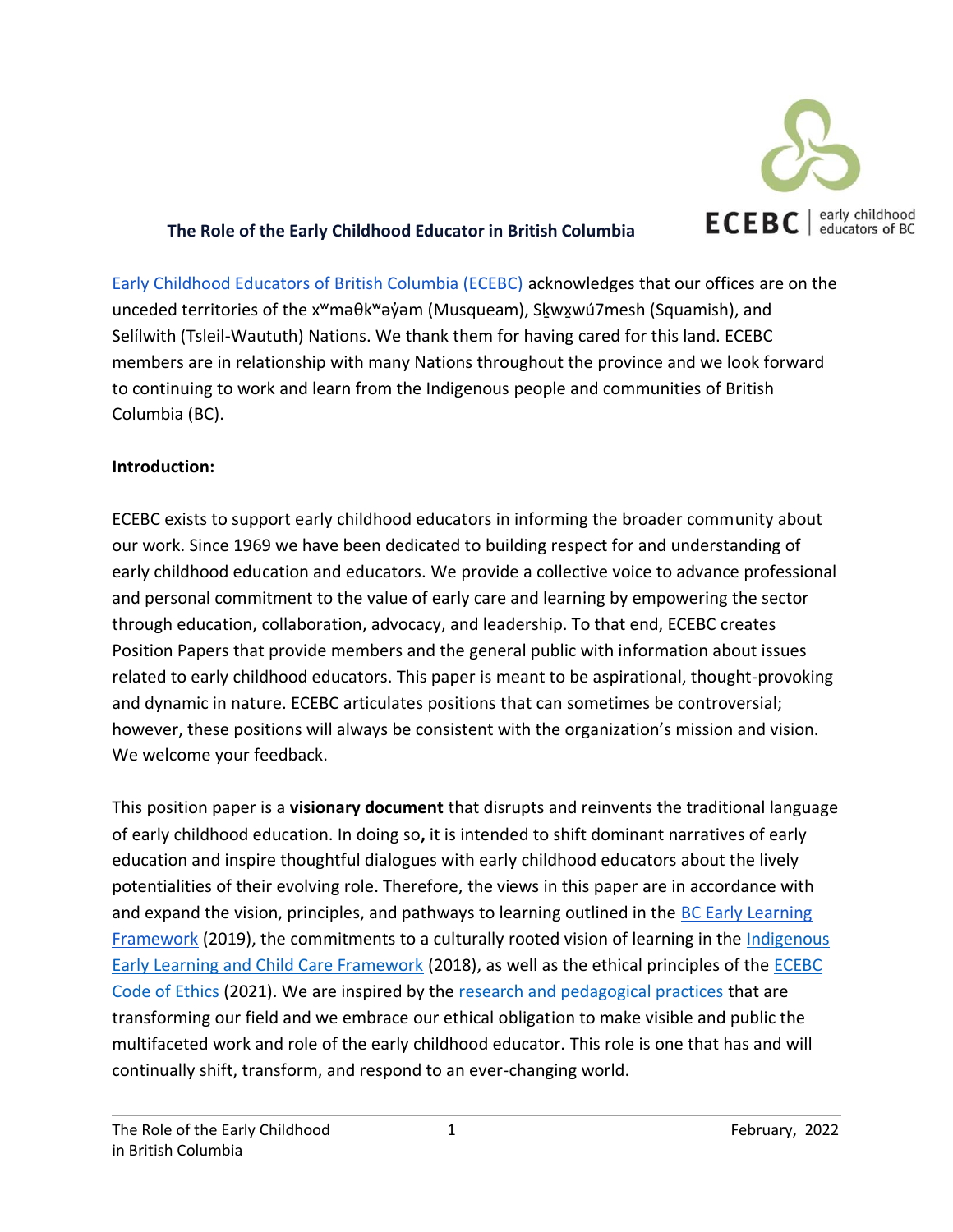This position paper is the second installment in a series of statements that ECEBC has published in response to governments' intention and investment in the creation of a national public Early Childhood Education (ECE) system. This second paper describes and envisions the role of early childhood educators in BC. It is inspired by the Early Childhood Pedagogy Collaboratory's [Conditions for Moving Beyond "Quality in Canadian Early Childhood Education: An Occasional](https://www.earlychildhoodcollaboratory.net/conditions-for-moving-beyond-quality-in-canadian-early-childhood-education)  [Paper.](https://www.earlychildhoodcollaboratory.net/conditions-for-moving-beyond-quality-in-canadian-early-childhood-education) More specifically it expands on Action #5 (the legislation of the Early Childhood Educator Act, 2021) outlined in the first position paper, *[Integrating the Early Childhood Education](https://www.ecebc.ca/application/files/5516/0582/5020/ECEBC_Position_Paper-_Ministry_Transition_final-.pdf)  [Professional and Programs into the Ministry of Education: Position](https://www.ecebc.ca/application/files/5516/0582/5020/ECEBC_Position_Paper-_Ministry_Transition_final-.pdf)* [Paper.](https://www.ecebc.ca/application/files/5516/0582/5020/ECEBC_Position_Paper-_Ministry_Transition_final-.pdf)

## **Background:**

ECE in Canada is commonly perceived as a service for working parents, rather than "a public good, of great social, cultural and political importance" (Dahlberg & Moss, 2005, p.29). When early childhood education is understood and operated as a commodity to be purchased by consumers in a competitive market, ECE is reduced to an economic transaction without consideration of educational values and purpose. From this perspective, early childhood educators are viewed as technicians who apply skills and/or predetermined developmental knowledge to provide a service to keep children safe and healthy within a model of cost efficiency and minimum universal standards. These narratives maintain the colonial role of the educator as the maternal, feminine, docile subject with the goal of civilizing uncivilized bodies (Meiners, 2002). Current research asserts social policies and narratives maintain our profession as gendered, racialized, marginalized and positioned as a secondary market force. However, we know that early childhood educators are not limited by these narratives and images.

Educators are leaders and hopeful for a better future, without knowing the shape of that future. Educators are emboldened to disrupt the legacies of the past in order to activate transformative change for the future. In relationship with children, families, communities, materials and places, educators engage in intentional pedagogical work in response to the complexity of our current conditions. Early childhood education is a space to co-create new worlds with alternative narratives.

# **ECEBC's Vision of the Early Childhood Educator**

This position paper joins the vision of the Early Childhood Pedagogy Collaboratory that sees the early childhood educator as reflective of the delicate, complex, situated pedagogical practices necessary to educate young children in the 21st century. The work of early childhood educators is woven within diverse contexts, communities and settings. Inspired by the orientations of the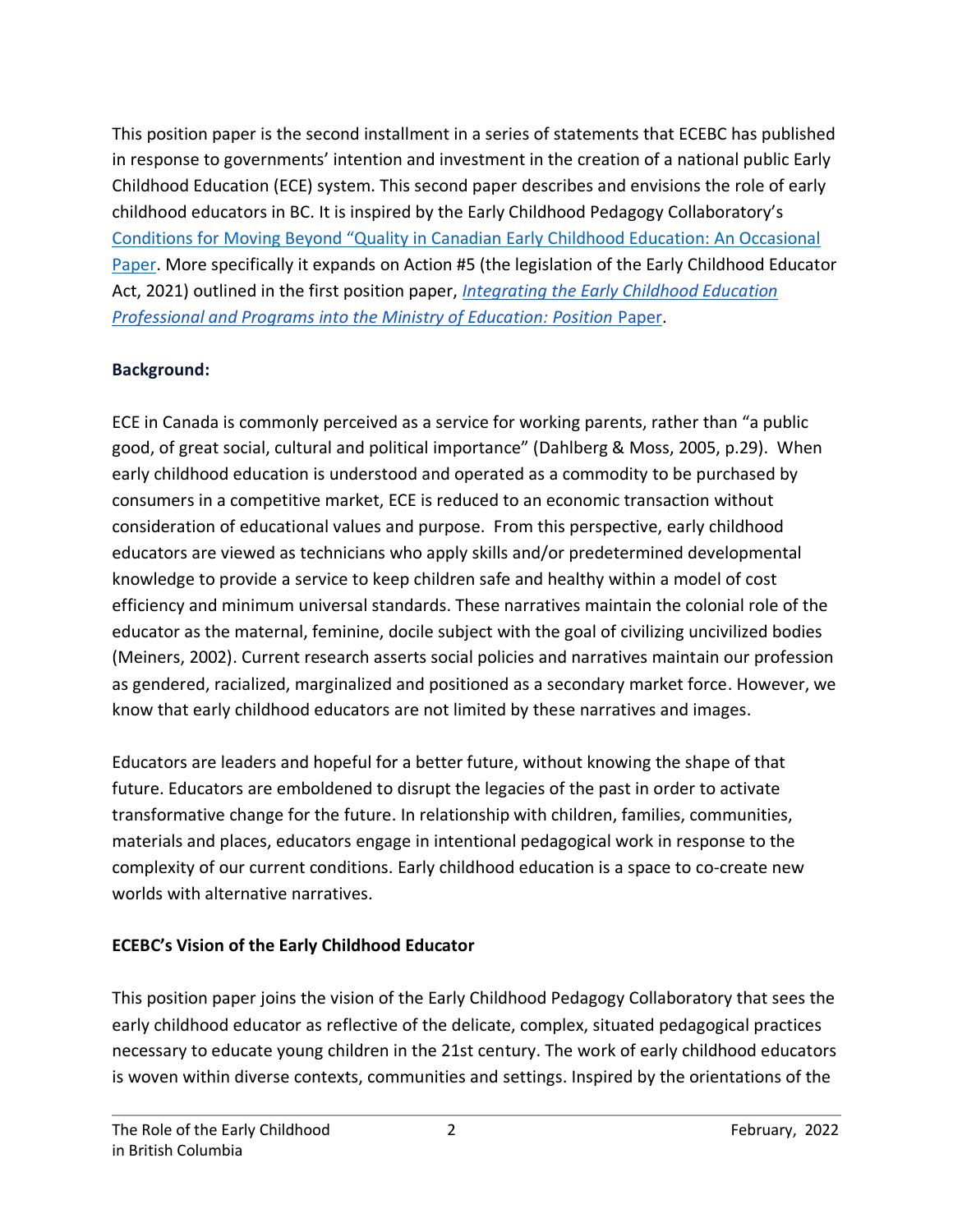BC Early Learning Framework, the early childhood educator in BC engages in pedagogical work with obligations and responsibilities necessary to move towards more livable worlds. This position paper extends the ECEBC Code of Ethics (2021) by envisioning an early childhood educator who co-creates pedagogical spaces with children, families and communities. Through an [ethics of care](https://careinece.ca/) (Langford & Richardson, 2020), the early childhood educator holds a disposition to listen, to be open, to be challenged to think otherwise, to hold space for complexity, and to live joyfully.

ECEBC puts forward the following orientations that educators in British Columbia engage with in pedagogical practices that envision more livable worlds.

### **Educators work with pedagogical commitments**

Educators create and work with pedagogical commitments to respond to current conditions of our time. Today's children inherit challenging issues including rampant climate change, systemic racism, global pandemics, ongoing violence and displacement, war and persecution, poverty, and extractive global trends amongst many others. They also inherit advances in human rights, technology, artistic movements, and other positive shifts in societal values. These conditions demand careful ethical and pedagogical responses that have the potential to enact transformative change. Educators collaboratively craft these pedagogical responses in local contexts, always responding to particular local values as well as global challenges and opportunities without applying universal solutions. These pedagogical commitments and responses contest the dominant discourses of developmentalism and schoolification and bring new narratives into early education.

# **Educators respond to legacies of colonization**

Educators understand the legacies of colonization and critically reflect on the historical and geopolitical circumstances of the lands on which they practice. The pedagogical commitments that educators collaboratively create are responsive to the [United Nations Declaration on the](https://www.un.org/development/desa/indigenouspeoples/wp-content/uploads/sites/19/2018/11/UNDRIP_E_web.pdf)  [Rights of Indigenous Peoples](https://www.un.org/development/desa/indigenouspeoples/wp-content/uploads/sites/19/2018/11/UNDRIP_E_web.pdf) [\(UNDRIP\),](https://www.un.org/development/desa/indigenouspeoples/wp-content/uploads/sites/19/2018/11/UNDRIP_E_web.pdf) the [Truth and Reconciliation Commission](https://nctr.ca/records/reports/) [\(TRC\)](https://nctr.ca/records/reports/) Calls to Action, [Indigenous Early Learning Child Care Framework](https://www.canada.ca/en/employment-social-development/programs/indigenous-early-learning/2018-framework.html) [\(IELCCF\),](https://www.canada.ca/en/employment-social-development/programs/indigenous-early-learning/2018-framework.html) and [First People's Principles](http://www.fnesc.ca/first-peoples-principles-of-learning/)  [of Learning.](http://www.fnesc.ca/first-peoples-principles-of-learning/) Educators seek to recognize and disrupt the every day, unquestioned practices of early childhood education that perpetuate the legacies of colonization.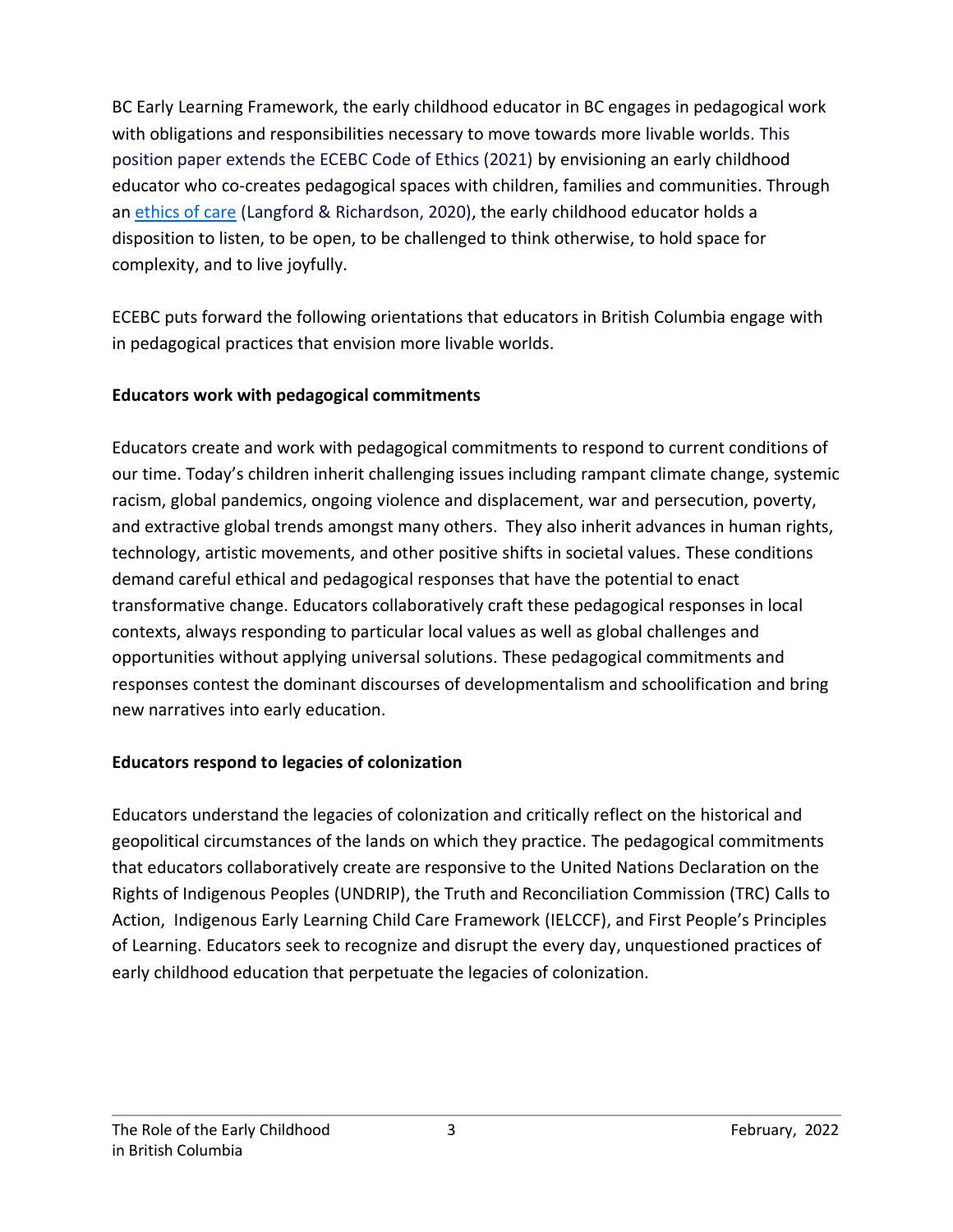### **Educators build responsive relationships**

Educators build responsive relationships with children, families, and communities through an ethics of care that are democratic, inclusive, and joyful. Reciprocal, respectful relationships with sensitivity to land, history, and culture require educators to critically reflect on power imbalances and local context. An ethic of care means educators are welcoming and open to the other, noticing, listening with the recognition of the unknowability and unpredictability of human relations (Langford & Richardson, 2020).

### **Educators co-construct lively curriculum**

Educators co-construct lively curriculum with children, materials, place, and each other as they intentionally experiment with pedagogies. Rather than thinking of curriculum as a series of activities or as a matter of following children's leads, educators design curriculum as living inquiry (Early Childhood Pedagogy Collaboratory, 2021). A living inquiry is where educators and children actively engage in experimentation with materials and ideas and, through the process, co-create worlds (Vintimilla & Kind, 2021). By this we mean that children and educators attend to the challenges and events that are part of their actual lives, think together about how they might respond to these, and find ways to activate pedagogical processes. Through these processes, educators foster dispositions and possibilities for learning to live well together, as put forward by the [BC Early Learning Framework](https://www2.gov.bc.ca/assets/gov/education/early-learning/teach/earlylearning/early_learning_framework.pdf) (2019). Because a curriculum as a living inquiry is pedagogical, it requires educators who intentionally construct conditions for sustained collaborative work.

#### **Educators practice with ethical commitments**

Educators practice with ethical, situational and relational commitments as they negotiate tensions, contradictions and vibrant possibilities that arise in pedagogical work. Ethically intervening requires educators to pay attention to the ethos (ways of life) of their context in order to foster more just and equitable forms of pedagogical practices with children and families. Educators do not follow altruistic and utilitarian principles, neither do they assume a normative morality nor a risk management approach. Rather, ethics is a 'doing and practice' that occurs in the complex relationships and vibrant possibilities that are part of everyday life (Bellacasa, 2017). Educators practice with ethical obligations that do not involve the application of a predetermined answer. These are responsive commitments to act towards a situated vision of a world that sustains life for all (ECEBC Code of Ethics, 2021).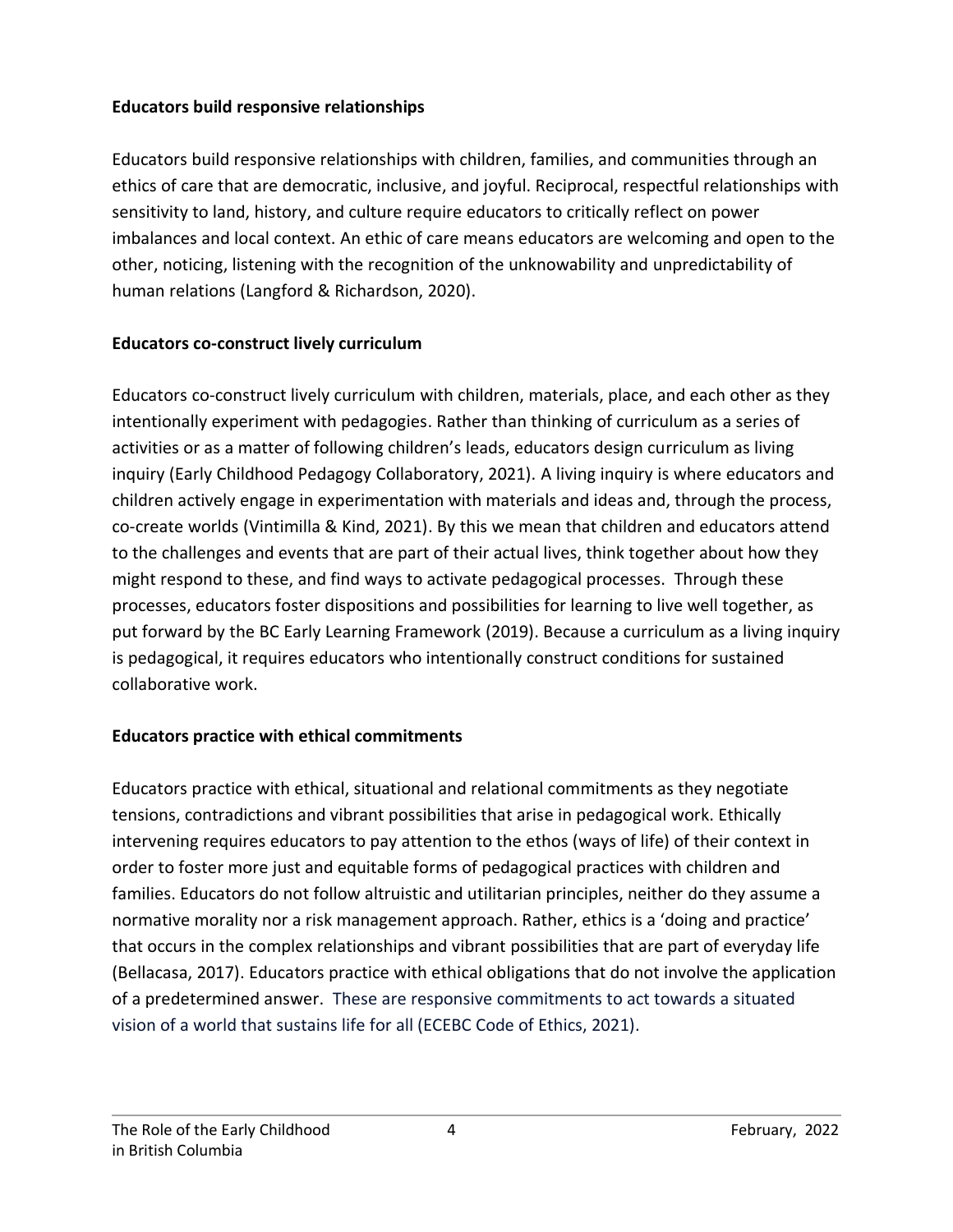### **Acknowledgments**

We are grateful for the guidance, collaboration and comments provided by the BC Aboriginal [Child Care Society](https://www.acc-society.bc.ca/) and the [BC Early Childhood Pedagogy Network.](https://www.ecpn.ca/)

 **If you have any thoughts, curiosities, or questions, we want to hear from you. Please contact Emily Gawlick, ECEBC Executive Director** [executive.director@ecebc.ca](mailto:executive.director@ecebc.ca)